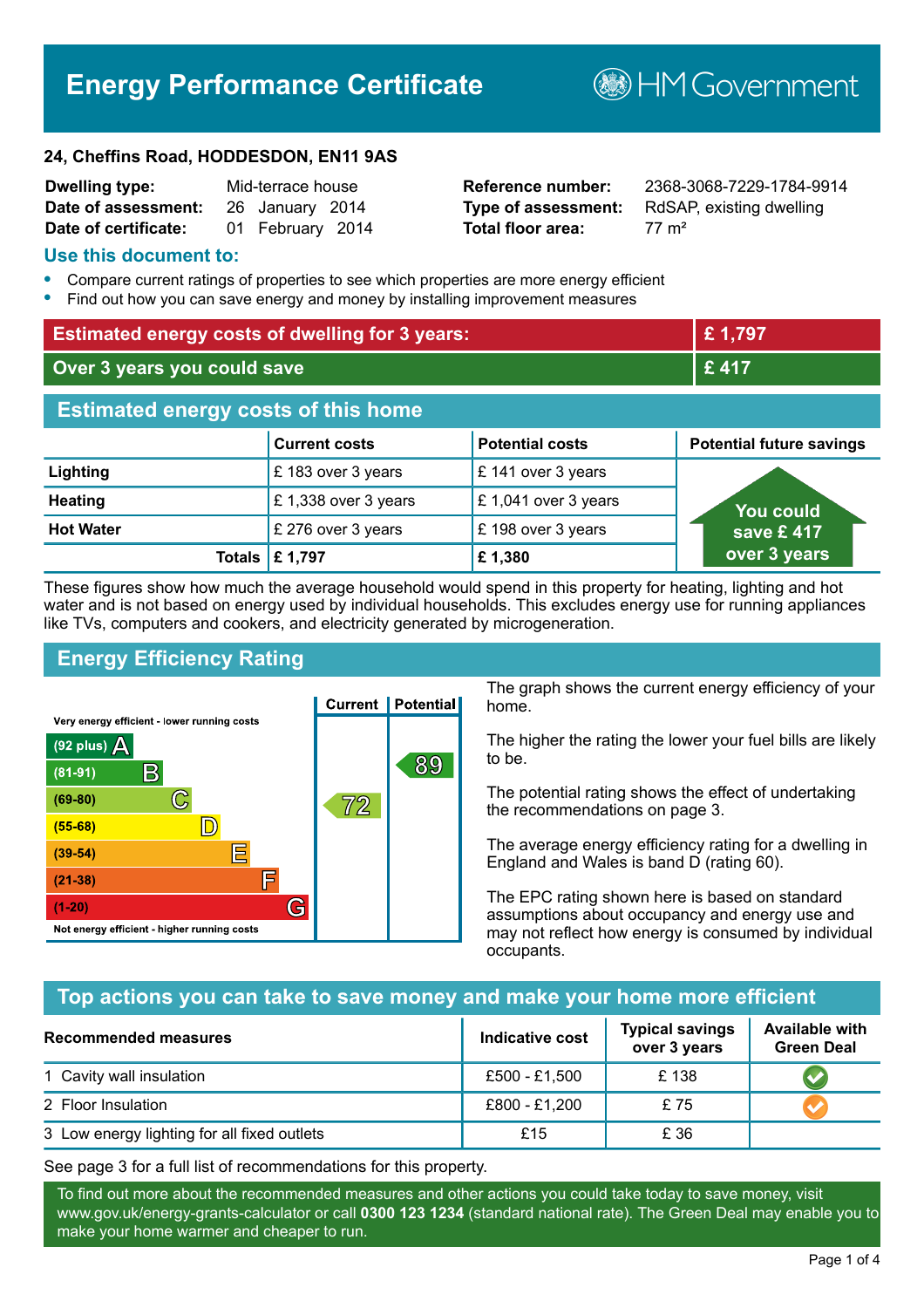#### 24, Cheffins Road, HODDESDON, EN11 9AS 01 February 2014 RRN: 2368-3068-7229-1784-9914

**Energy Performance Certificate**

## **Summary of this home's energy performance related features**

| <b>Element</b>        | <b>Description</b>                             | <b>Energy Efficiency</b> |
|-----------------------|------------------------------------------------|--------------------------|
| Walls                 | Cavity wall, as built, no insulation (assumed) | ★★☆☆☆                    |
| Roof                  | Pitched, 100 mm loft insulation                | ★★★☆☆                    |
| Floor                 | Suspended, no insulation (assumed)             |                          |
| Windows               | Fully double glazed                            | ★★★★☆                    |
| Main heating          | Boiler and radiators, mains gas                | ★★★★☆                    |
| Main heating controls | Programmer, room thermostat and TRVs           | ★★★★☆                    |
| Secondary heating     | None                                           |                          |
| Hot water             | From main system                               | ★★★★☆                    |
| Lighting              | Low energy lighting in 70% of fixed outlets    | ***                      |

Current primary energy use per square metre of floor area: 160 kWh/m² per year

The assessment does not take into consideration the physical condition of any element. 'Assumed' means that the insulation could not be inspected and an assumption has been made in the methodology based on age and type of construction.

See addendum on the last page relating to items in the table above.

#### **Low and zero carbon energy sources**

Low and zero carbon energy sources are sources of energy that release either very little or no carbon dioxide into the atmosphere when they are used. Installing these sources may help reduce energy bills as well as cutting carbon. There are none provided for this home.

## **Your home's heat demand**

For most homes, the vast majority of energy costs derive from heating the home. Where applicable, this table shows the energy that could be saved in this property by insulating the loft and walls, based on typical energy use (shown within brackets as it is a reduction in energy use).

| <b>Heat demand</b>           | <b>Existing dwelling</b> | Impact of loft<br>insulation | Impact of cavity<br>wall insulation | Impact of solid<br>wall insulation |
|------------------------------|--------------------------|------------------------------|-------------------------------------|------------------------------------|
| Space heating (kWh per year) | 7.163                    | (391)                        | (1,685)                             | N/A                                |
| Water heating (kWh per year) | 2,117                    |                              |                                     |                                    |

You could receive Renewable Heat Incentive (RHI) payments and help reduce carbon emissions by replacing your existing heating system with one that generates renewable heat, subject to meeting minimum energy efficiency requirements. The estimated energy required for space and water heating will form the basis of the payments. For more information, search for the domestic RHI on the www.gov.uk website.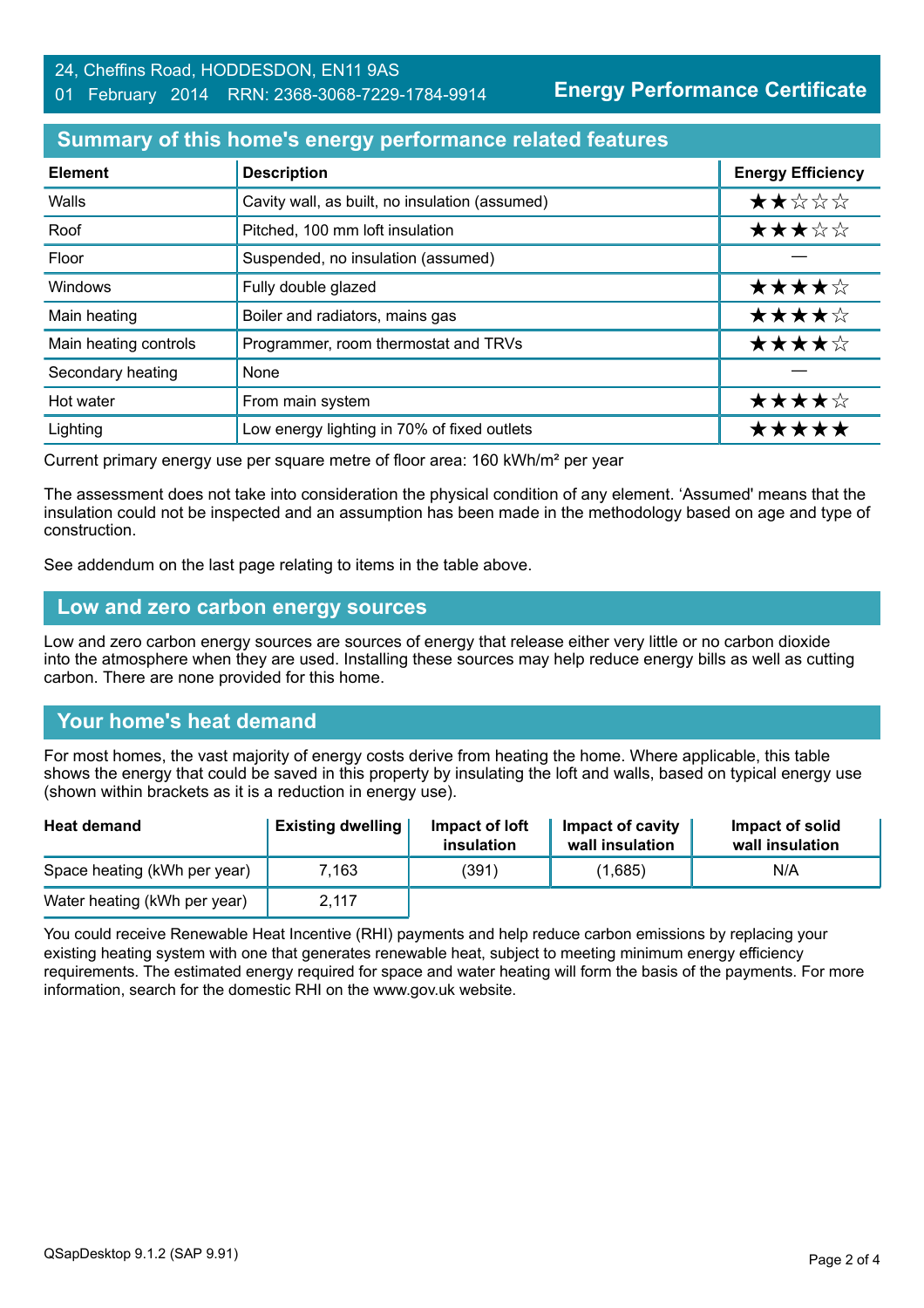#### 24, Cheffins Road, HODDESDON, EN11 9AS 01 February 2014 RRN: 2368-3068-7229-1784-9914

## **Recommendations**

The measures below will improve the energy performance of your dwelling. The performance ratings after improvements listed below are cumulative; that is, they assume the improvements have been installed in the order that they appear in the table. Further information about the recommended measures and other simple actions you could take today to save money is available at www.gov.uk/energy-grants-calculator. Before installing measures, you should make sure you have secured the appropriate permissions, where necessary. Such permissions might include permission from your landlord (if you are a tenant) or approval under Building Regulations for certain types of work.

Measures with a green tick  $\bullet$  may be supported through the Green Deal finance. If you want to take up measures with an orange tick **th** through Green Deal finance, be aware you may need to contribute some payment up-front.

| <b>Recommended measures</b>               | <b>Indicative cost</b> | <b>Typical savings</b><br>per year | <b>Rating after</b><br><b>improvement</b> | <b>Green Deal</b><br>finance |
|-------------------------------------------|------------------------|------------------------------------|-------------------------------------------|------------------------------|
| Cavity wall insulation                    | £500 - £1,500          | £46                                | C75                                       | $\blacktriangledown$         |
| <b>Floor Insulation</b>                   | £800 - £1,200          | £ 25                               | C77                                       |                              |
| Low energy lighting for all fixed outlets | £15                    | £ 12                               | <b>C77</b>                                |                              |
| Solar water heating                       | £4,000 - £6,000        | £ 26                               | C78                                       |                              |
| Solar photovoltaic panels, 2.5 kWp        | £9,000 - £14,000       | £ 250                              | <b>B89</b>                                |                              |

#### **Alternative measures**

There are alternative measures below which you could also consider for your home.

**•** External insulation with cavity wall insulation

## **Opportunity to benefit from a Green Deal on this property**

Green Deal Finance allows you to pay for some of the cost of your improvements in instalments under a Green Deal Plan (note that this is a credit agreement, but with instalments being added to the electricity bill for the property). The availability of a Green Deal Plan will depend upon your financial circumstances. There is a limit to how much Green Deal Finance can be used, which is determined by how much energy the improvements are estimated to **save** for a 'typical household'.

You may be able to obtain support towards repairs or replacements of heating systems and/or basic insulation measures, if you are in receipt of qualifying benefits or tax credits. To learn more about this scheme and the rules about eligibility, call the Energy Saving Advice Service on **0300 123 1234** for England and Wales.